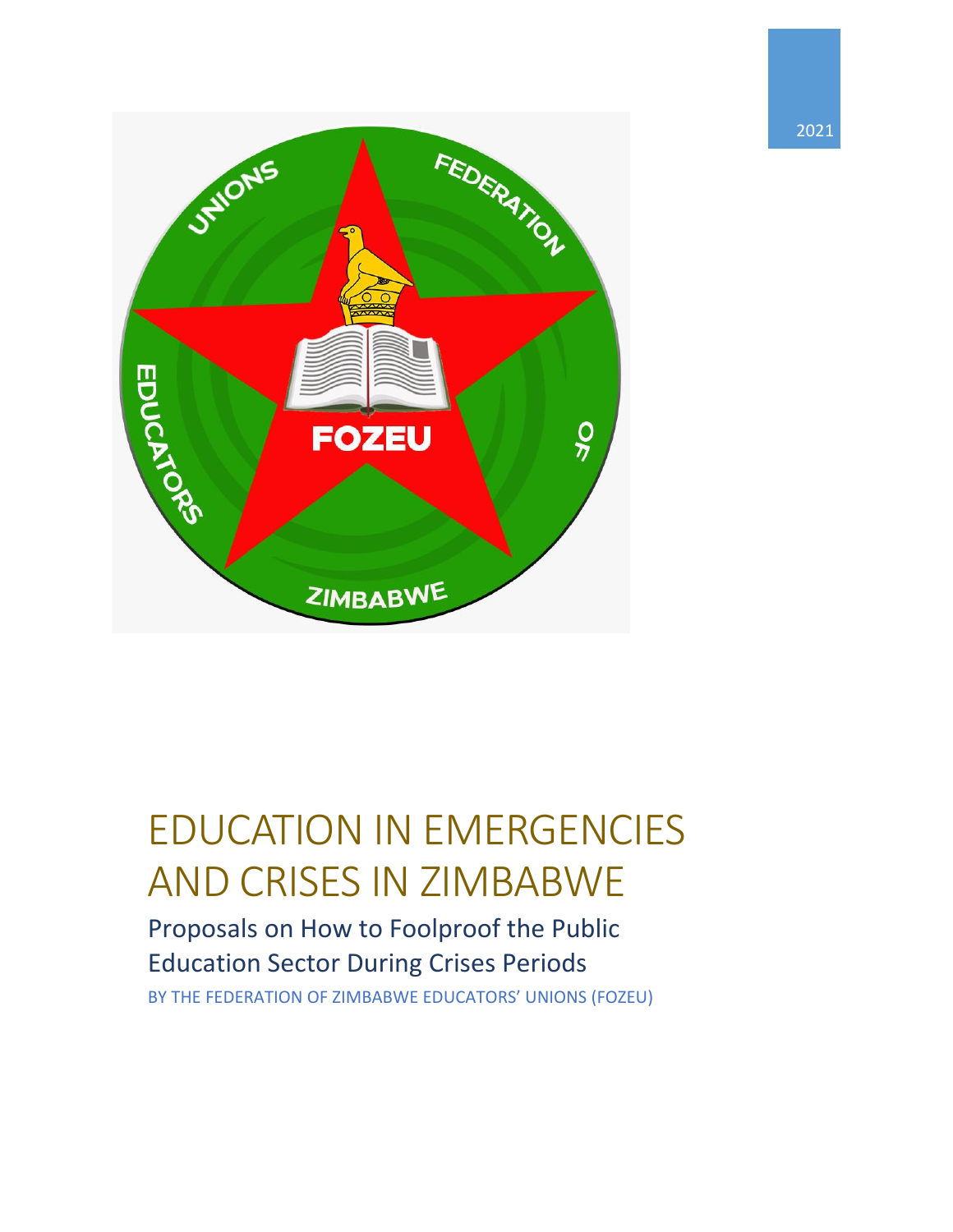# **Table of Contents**

| $1_{-}$ |                                                                      |  |
|---------|----------------------------------------------------------------------|--|
| 1.1.    |                                                                      |  |
| 1.2.    |                                                                      |  |
| 1.3.    |                                                                      |  |
| 1.4.    |                                                                      |  |
|         |                                                                      |  |
| 2.1     |                                                                      |  |
| 2.2     |                                                                      |  |
| 2.3     |                                                                      |  |
| 2.4     |                                                                      |  |
| 2.5     |                                                                      |  |
|         |                                                                      |  |
|         | Aspiration #1: Enabling Environment for Education in Emergencies13   |  |
|         |                                                                      |  |
|         |                                                                      |  |
|         |                                                                      |  |
|         |                                                                      |  |
| 4.1.    | Proposal 1: Sector Specific Disaster or Crises Management Approach15 |  |
| 4.2.    |                                                                      |  |
|         |                                                                      |  |
|         |                                                                      |  |
|         |                                                                      |  |
|         |                                                                      |  |
|         |                                                                      |  |
|         |                                                                      |  |
|         |                                                                      |  |
|         |                                                                      |  |
|         |                                                                      |  |
|         |                                                                      |  |
|         |                                                                      |  |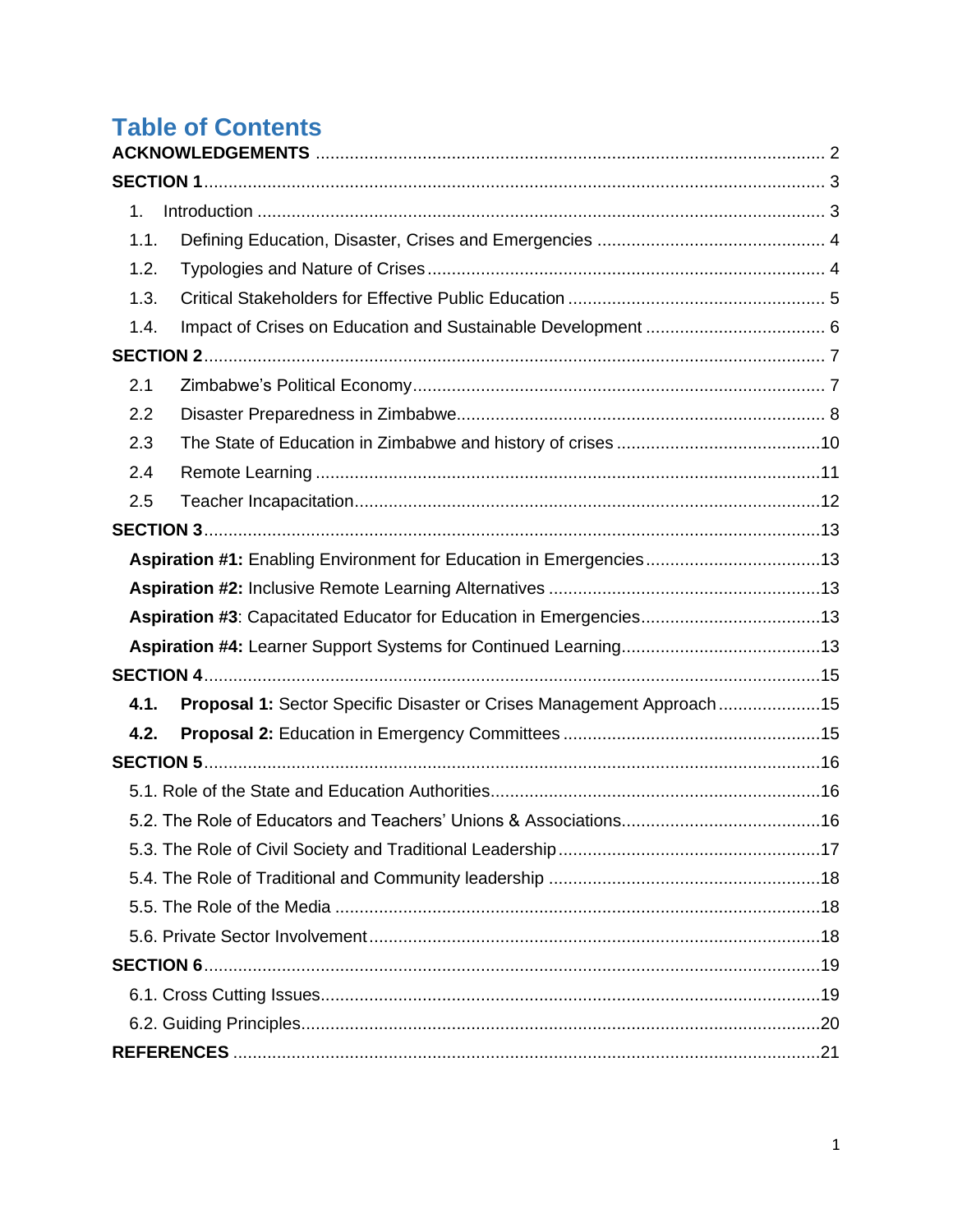# <span id="page-2-0"></span>**ACKNOWLEDGEMENTS**

The Education in Crisis and Emergencies Charter was produced by the united grouping of teachers' unions organizing under the Federation of Zimbabwe Educators Unions, FOZEU. The report was conceived through a partnership between the Amalgamated Rural Teachers Union of Zimbabwe, ARTUZ and the Open Society Initiative for Southern Africa, OSISA. ARTUZ and OSISA partnered to pursue the goal of ensuring the provision of education during seasons of crisis and emergencies. The partnership also seeks to unite the teacher unions in Zimbabwe to work together in pursuit of labour justice and inclusive access to education.

We thank the following Unions who came together to draft the education in emergencies and crises report.

- 1. Amalgamated Rural Teachers Union of Zimbabwe, ARTUZ
- 2. Progressive Teachers Union of Zimbabwe, PTUZ
- 3. Professional Educators Union of Zimbabwe, PEUZ
- 4. Zimbabwe Democratic Teachers Union of Zimbabwe, ZDTU
- 5. Teachers Union of Zimbabwe, TUZ
- 6. Zimbabwe Rural Teachers Union, ZRTU

The other Unions have since left the FOZEU family but we appreciate their contributions towards this report.

We are heavily indebted to Maureen Sigauke who compiled this report with the assistance of Avoid Masiraha. The two managed to bring our ideas together and added more flesh from desktop research.

We hope the Zimbabwean government will adopt this report and sustain provision of education during seasons of crises and emergencies. We call on education stakeholders to join us to push for the adoption of this charter.

Obert Masaraure

FOZEU Interim Chairperson.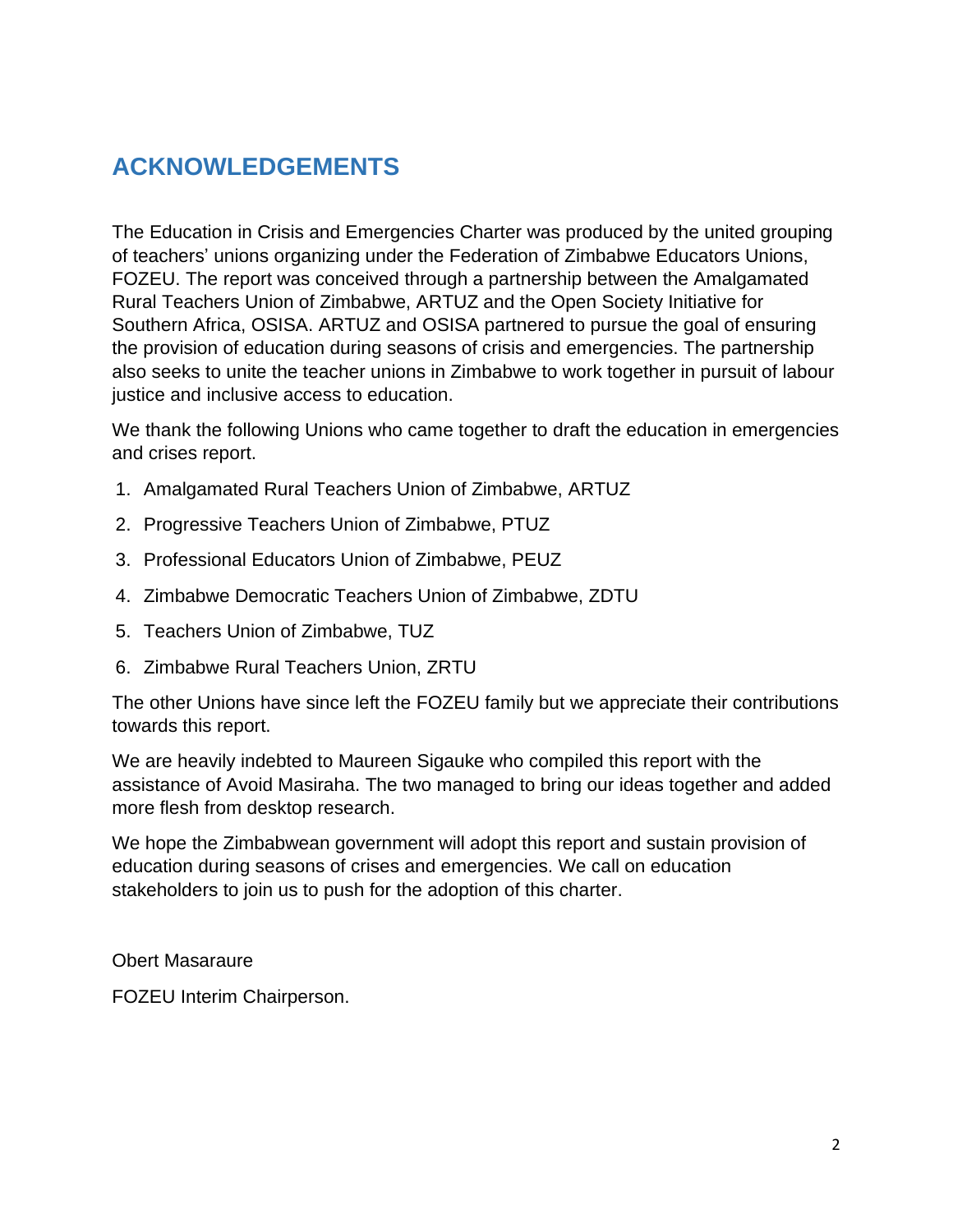#### <span id="page-3-1"></span><span id="page-3-0"></span>1. Introduction

Zimbabwe is one of the Southern African countries that are prone to a variety of hazards, risks, crises and disasters of different categorizations and nature. The social, economic, environmental and political consequences of disasters are frequently complex. Disasters disrupt the vital social fabric of communities, economic activities, threaten livelihood and set back economic growth and development. As has been witnessed in the COVID19 pandemic, disasters and crises destroy and disrupt essential public services and infrastructure such health and education. It is therefore essential that disaster response activities should lay the foundations for the subsequent recovery of the affected population. Beyond responding to crisis events, it is equally important that communities and countries alike draw lessons from past disasters and be proactive on preparing for future crises and disasters based on an integrated multi-sectoral approach.

As has been the case world over, the COVID 19 pandemic - has ravished every facet of society in Zimbabwe in an unprecedented manner. Due to the mobility restrictions instituted in a bid to flatten the COVID Infection curve, the education sector has been hard hit with the closure of schools spanning close to a full school calendar year. The closures have forced government and other interested stakeholders to think alternative ways of upholding children's right to education which is universally applicable even during a crisis. Unfortunately, existent crevices within the education sector were exposed and left millions of children without accesses to their fundamental human right – Education. From an educators' viewpoint, alternatives for learning fostered have been impractical and unsafe in the least. As vaccination commenced signaling a positive stride towards managing the COVID pandemic, schools have resumed operations. As the Federation of Zimbabwe Educators Unions (FOZEU) representing eight teachers' unions, we believe that the time is ripe to have conversation on how to guard the education sector against the impact of future crises and disasters and ensure that teaching and learning continues during emergency situations. The need to protect, rebuild, and strengthen education systems as well as provide quality education to children everywhere should sit at the center of these discussions. Education should be explicitly listed as a priority in all revised Humanitarian Response Plans and response strategies.

As active and key proponents of Zimbabwe's education system, the teachers represented by a consortium of unions that make up FOZEU have drafted this paper to proffer aspirations and proposal for Education in Emergencies that can and should be considered by government and other stakeholders. This paper is based on the educator's expertise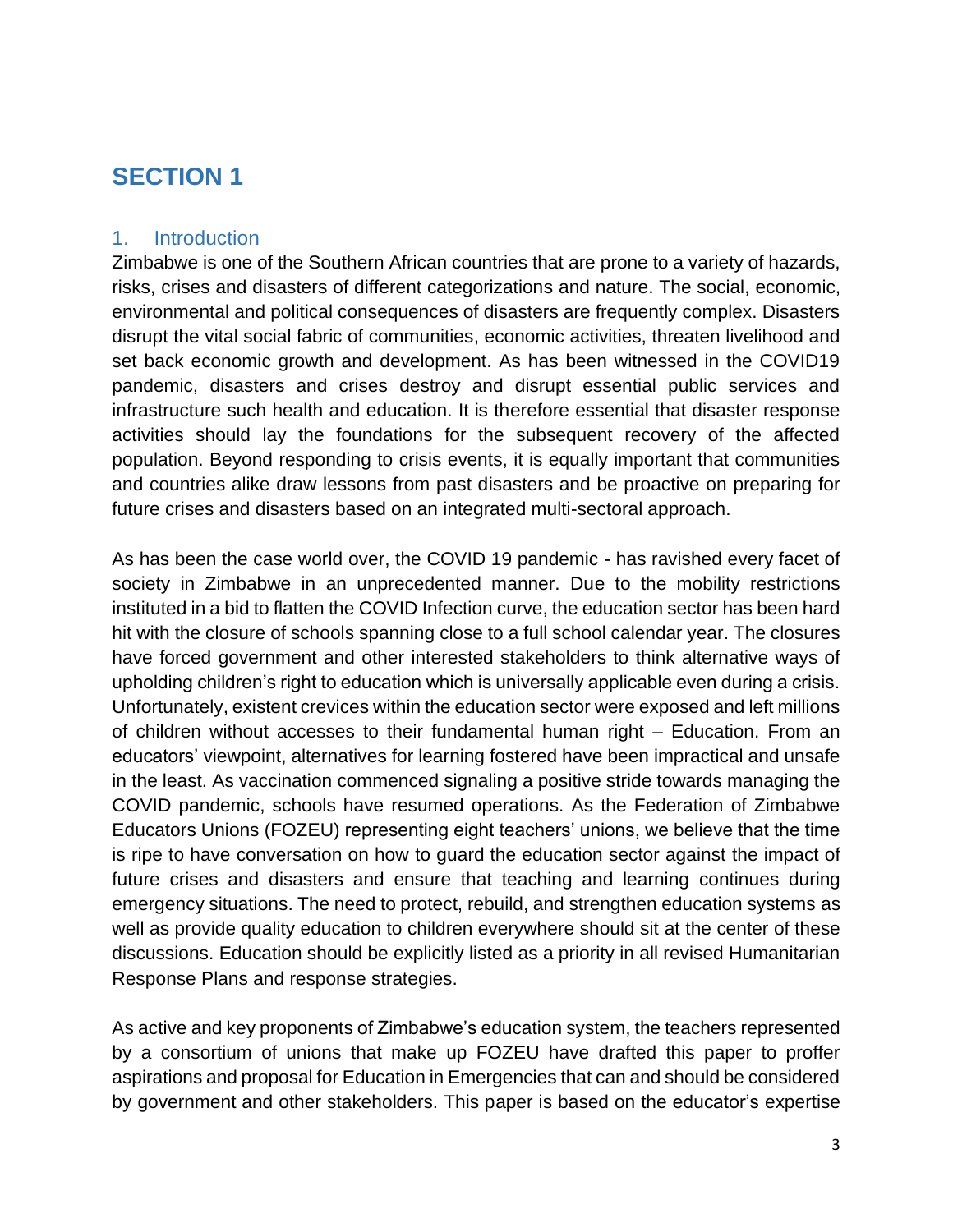and experience of the COVID pandemic and other past crises. This paper embodies FOZEU's belief in the fact that the pursuit of sustainable development should be founded on putting Education First at all times.

### <span id="page-4-0"></span>1.1. Defining Education, Disaster, Crises and Emergencies

Scholars of Disaster and Crisis Management often posit that there is a distinct difference between the terms disaster, crisis and emergency.

**A disaster** is a sudden, calamitous event that seriously disrupts the functioning of a community or society and causes human, material, and economic or environmental losses that exceed the community's or society's ability to cope using its own resources (International Federation of the Red Cross). The Civil Protection Unit in Zimbabwe adopted this definition in all its Disaster and Risk Management processes.

**A crisis** is a disruption that affects a life-sustaining system as a whole and threatens its basic assumptions, its subjective sense and its existential core.

**Emergency is** defined as a state in which normal procedures are suspended and extraordinary measures are taken to save lives, protect people and limit damage. Emergencies are usually unanticipated in terms of what exactly happens, when and where they take place. However, they can and should be planned for.

From the definitions stated above, it can be noted that the three terms have three similarities – unpredictability, devastating impacts on life sustaining systems and the urgent action required to reduce impact. For the purpose of this position paper, the terms will be used loosely and interchangeably with crisis used predominantly.

*Emergency crises, in this position paper, refers to broad range of sudden circumstances and events that place children's access to education in jeopardy*.

#### <span id="page-4-1"></span>1.2. Typologies and Nature of Crises

The broad range of circumstances or events that threaten children's access to education fall under the following four categories: Health, Economic, Environmental and Political (HEEP)

- i. **H**ealth crises include epidemics and pandemics such as HIV/AIDs, Cholera and COVID19.
- ii. **E**conomic crises encompass severe upsets in any part of economic systems that alter social and life sustaining systems.
- iii. **E**nvironmental crises refer to natural disasters including hurricanes, earthquakes, droughts, and cyclones.
- iv. **P**olitical crises which include social unrest and violent conflict.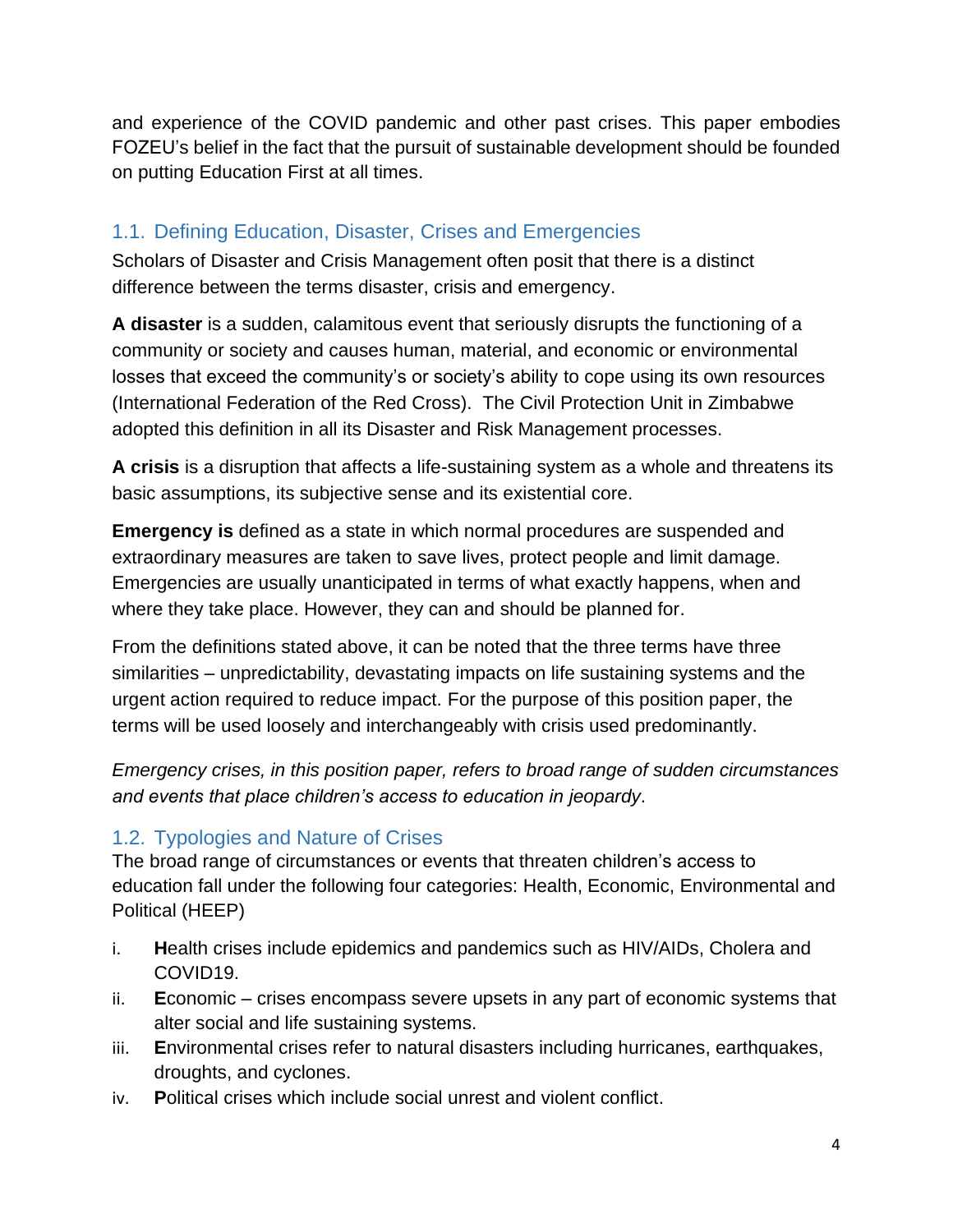Crises or Disasters often manifest in 3 epochs – pre- crisis, in-crisis, and post-crisis. In each of these epochs, a continuum of crisis management mechanisms mainly encompasses recovery, rehabilitation and reconstruction as illustrated in **Figure 1.1**.



#### <span id="page-5-0"></span>1.3. Critical Stakeholders for Effective Public Education

Providing quality education to all is primarily the responsibility of national authorities, delegated to ministries of education and local education authorities. However, holistic learning includes many other stakeholders as outlined in **Figure 1.2**.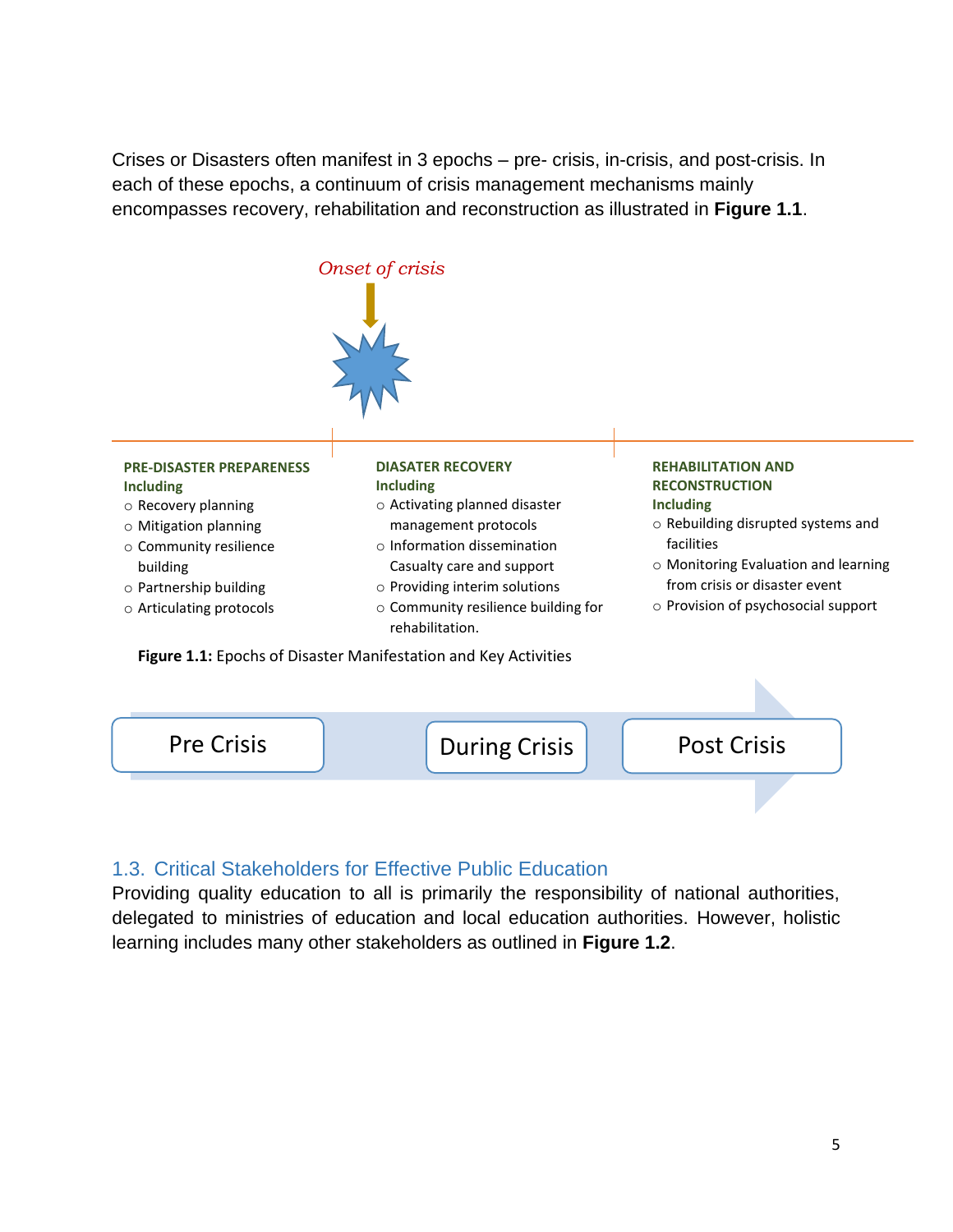In the case of emergencies, crises and disasters, the involvement of other stakeholders is enhanced due to the need for localized recovery, rehabilitation, and reconstruction management mechanisms. In some emergencies or crisis, national authorities are often disabled from meeting their obligations. In such case, other stakeholders can play a critical role in ensuring that children's rights are upheld and applied even within crisis situations.

#### <span id="page-6-0"></span>1.4. Impact of Crises on Education and Sustainable Development

Education and development are integrated themes for any nation's socio-economic, environmental, and political development. In the context of sustainable development, education is identified as both an enabler of development and a requisite indicator of sustainable development. Ensuring inclusive and equitable quality education for lifelong learning opportunities as espoused by SDG 4 enables upward socioeconomic mobility and is key to escaping poverty.

Emergencies, disasters, and crises, in all their forms, disrupt existing educational systems and impede children from accessing their right to education. Crises have a tendency of negating any progress realized in bridging the inequality gap between children of different genders from different social classes and geographical spaces thereby increasing vulnerabilities. In the case where the impact of the crisis leads to morbidity and major disruptions in life systems and livelihoods, extreme mental strain may be experienced by learners, educators and other stakeholders involved in education. From a cost viewpoint, crises exert pressure on national or local budgets and resources due to the fact that recovery, rehabilitation and reconstruction efforts come at a financial cost. Ultimately, crises regress sustainable development of communities and the nation as a whole. It is the acknowledgement of the short- and long-term effects and impacts of crisis that has necessitated the drafting of this paper.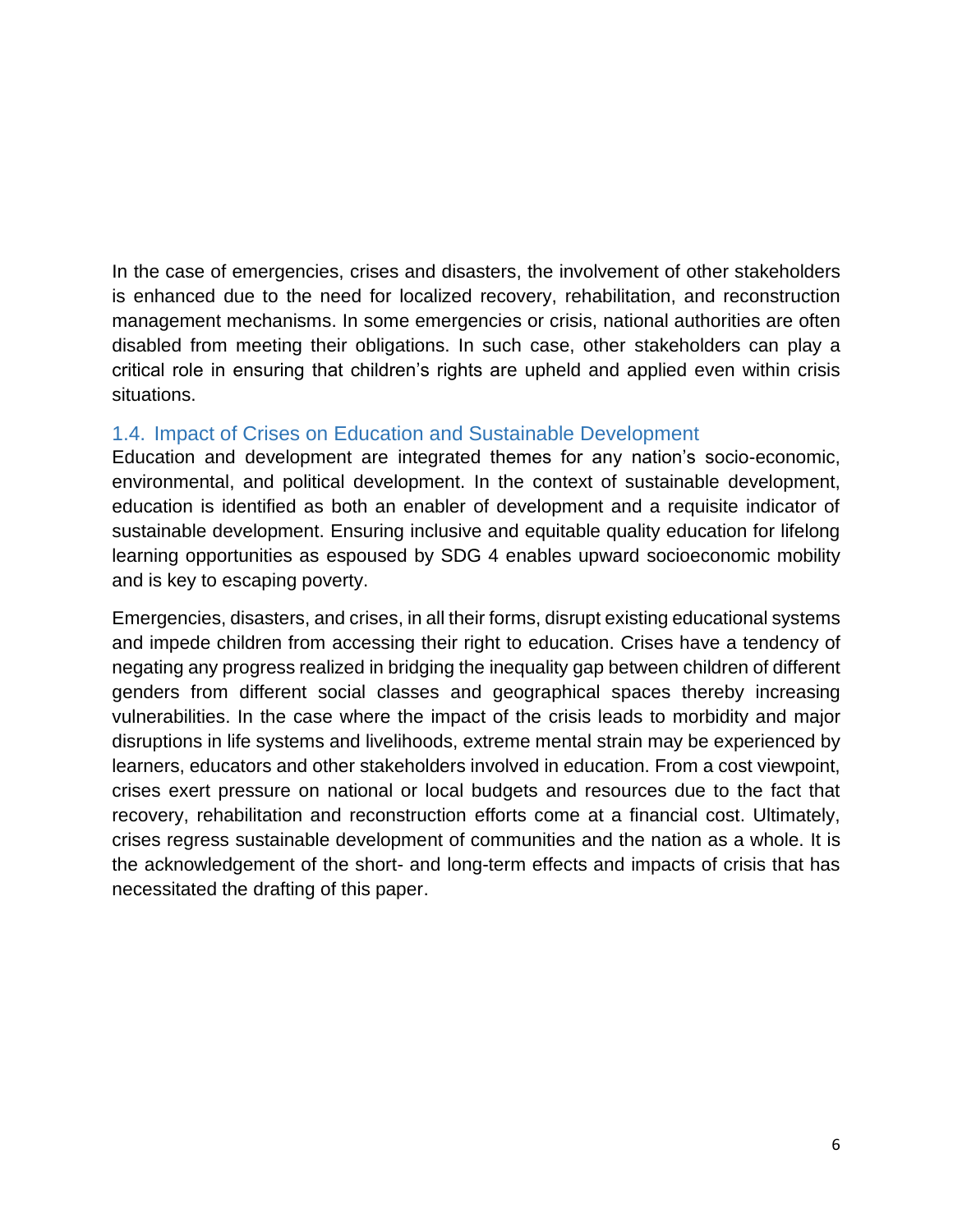#### <span id="page-7-1"></span><span id="page-7-0"></span>2.1 Zimbabwe's Political Economy

In 2020, the gross domestic product (GDP) is estimated to have contacted by 8% for a second year in a row as COVID-19 hampered economic recovery. The pandemic and its impacts disrupted livelihoods, especially in urban areas, and added 1.3 million to the extremely poor. Estimates suggest the number of extremely poor reached 7.9 million in 2020—almost 49% of the population. Surveys<sup>1</sup> indicate that nearly 500,000<sup>i</sup> households have at least one member who lost their job in 2020, causing many to fall into poverty and worsening the plight of the existing poor.

Wage earners in urban areas and the extreme poor were disproportionally affected by the pandemic, as their salaries were either cut or not received at all. Rural households rely less on wage employment and nonfarm (?) businesses therefore urban households suffered most economically. In both rural and urban areas. Households' loss of access to basic social services and deepening of negative coping strategies continues to undermine Zimbabwe's relatively high human capital and the pace and inclusivity of economic growth. Zimbabwe's economy is set to rebound by 2.9% in 2021. Expected bumper harvest and continuation of rule-based monetary policy are expected to stabilize food prices and improve food security. However, disruptions caused by the pandemic will continue to weigh on economic activity in Zimbabwe, limiting employment growth and improvements in living standards.

From a political viewpoint, Zimbabwe remains largely highly intolerant of basic rights, peaceful dissent, and free expression. In 2019 following the president's sudden announcement of a fuel price increase, security forces responded with lethal force, killing at least 17 people. In the months that followed, several civil society activists, political opposition leaders, and other critics of the government were arbitrarily arrested, abducted, beaten, or tortured. Nothing much has changed as Zimbabwe continued to be a polarized country where social dialogue is compromised and the respect of human rights such as freedom of expression are not respected.

**Figure 2.1** summarizes Zimbabwe's political economy according to the Bertelsmann Transformation Index of 2020. The state of Zimbabwe's political economy has a direct bearing on the education sector and has affected efforts directed building a resilient education sector in the wake of crises.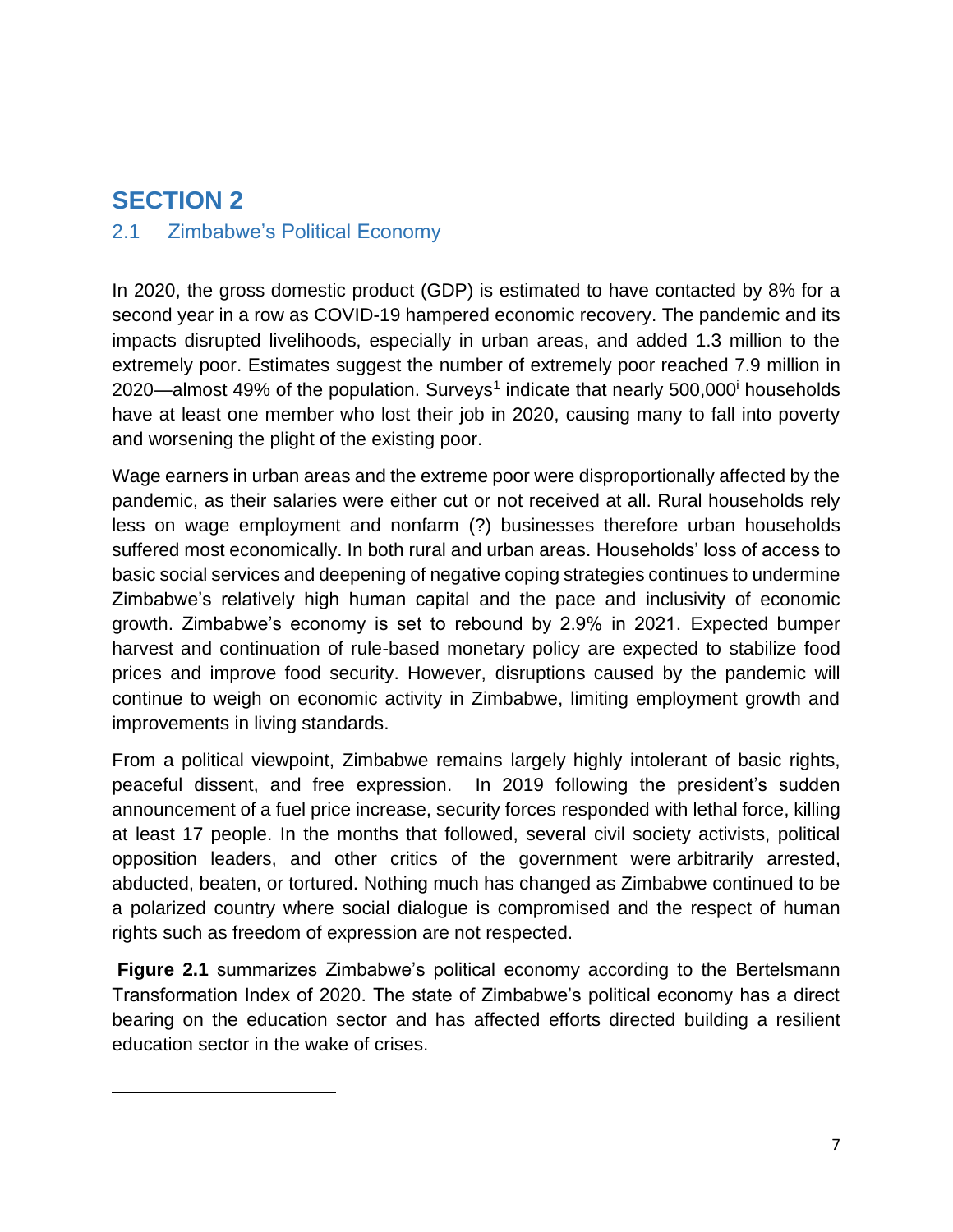

#### <span id="page-8-0"></span>2.2 Disaster Preparedness in Zimbabwe

Admittedly, human risk from all forms of hazards cannot be eliminated completely, but it can be reduced through systematic disaster risk reduction (DRR) approaches that can be scientifically applied for minimizing vulnerability and building resilience in nations through multi-sectoral and multi-dimensional measures. To mitigate and prepare for such hazards, the Government of Zimbabwe enacted the Civil Protection Act as disaster legislation and created several institutions such as the Department of Civil Protection which is charged with the coordination and management of disasters and hazards.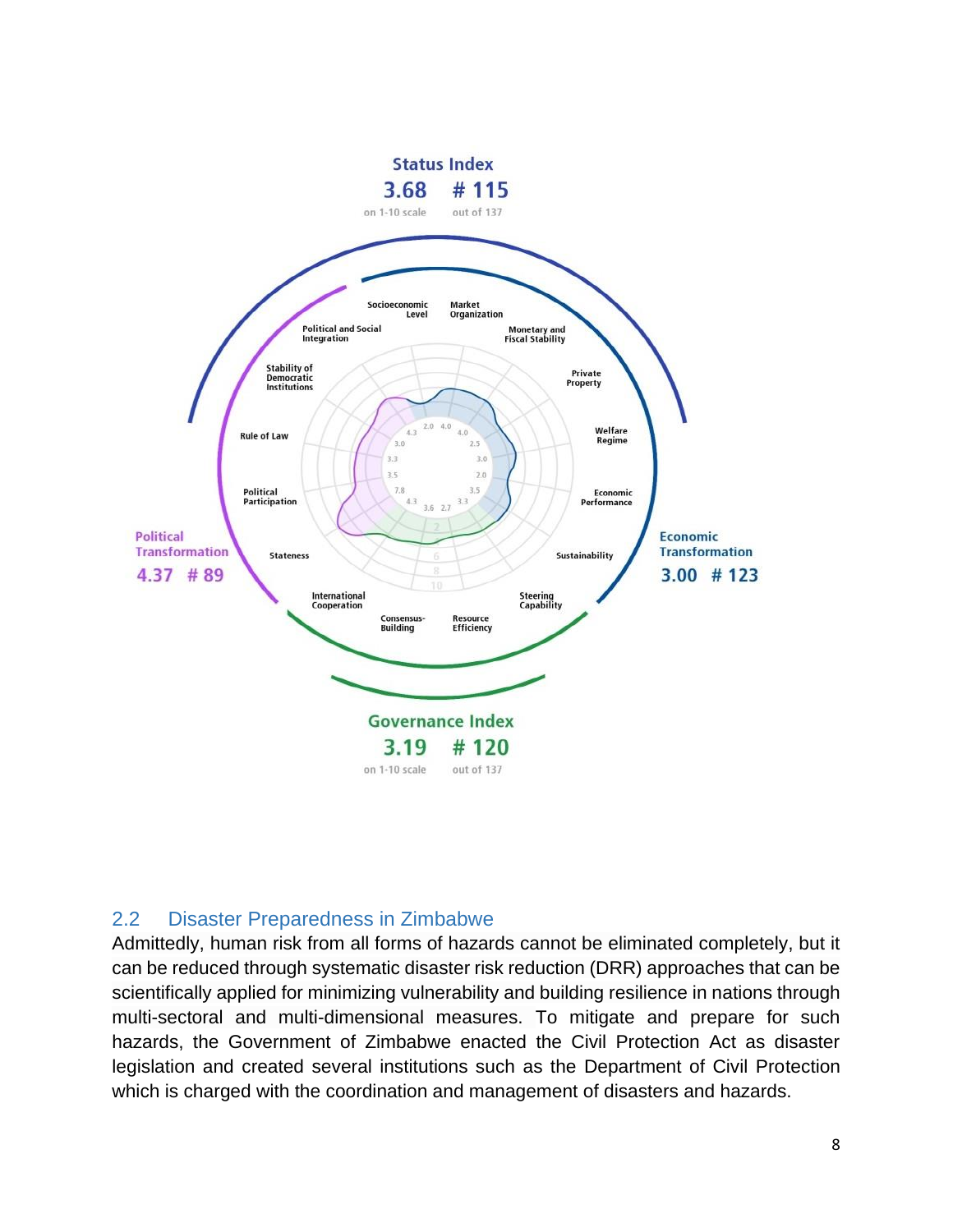The Department of Civil Protection falls under the Ministry of Local Government, Public Works & National Housing. The Department of Civil Protection (DCP) administers the Civil Protection Act Chapter 10:06 of 1989. The key result area of the Department is Disaster Risk Management (DRM) which entails a spectrum of activities involving prevention, mitigation of disaster risks, preparedness planning, timely early warning, and response to rehabilitate affected elements. The mandate of DCP is overall coordination of Disaster Risk Management institutions drawn from the public and private sectors including development partners. An institutional arrangement at national, provincial, district and in a few areas at community level exists and is functional, albeit with capacity challenges (financial, human, material, and equipment).

#### **BOX 1: Four Areas of work for the CPU**

#### 1. Preparedness Planning

- Develop preparedness plans to ensure optimal response.
- To design early warning mechanisms at all levels.
- To promote indigenous knowledge systems and documentation of same for posterity.
- To ensure communities are equipped with basic knowledge and skills to manage prevailing hazards.
- To develop preparedness plans at national, provincial, district, local authority, community, and strategic institutional levels.
- To conduct training exercises and lessons learnt reviews.

#### 2. Capacity Building

- Ensure the attainment of optimal capacity for Disaster Risk Management.
- Develop and maintain a disaster risk management framework in line with international best practices.
- To strengthen coping capacities of the general public in relation to the country's risk profile
- To develop mechanisms to address the identified gaps.

#### 3. Risk Reduction

Integration of disaster risk reduction into development for sustainability. To develop a national strategic disaster risk management framework and a mechanism for implementation of same

#### 4. Transboundary Mitigation

- Mitigate against trans boundary disasters and plan for bilateral/multilateral interventions for major incidents.
- To identify and maintain an updated trans boundary risk profile.
- To conduct multilateral consultation on prevailing disaster risks.
- To develop requisite protocols and strengthen those that exist as and when necessary.

It can be concluded that Zimbabwe has a good policy framework on paper that provides guiding framework for disaster or crisis management. The strengths and limitations of this framework are as outlined in **Table 2.2.**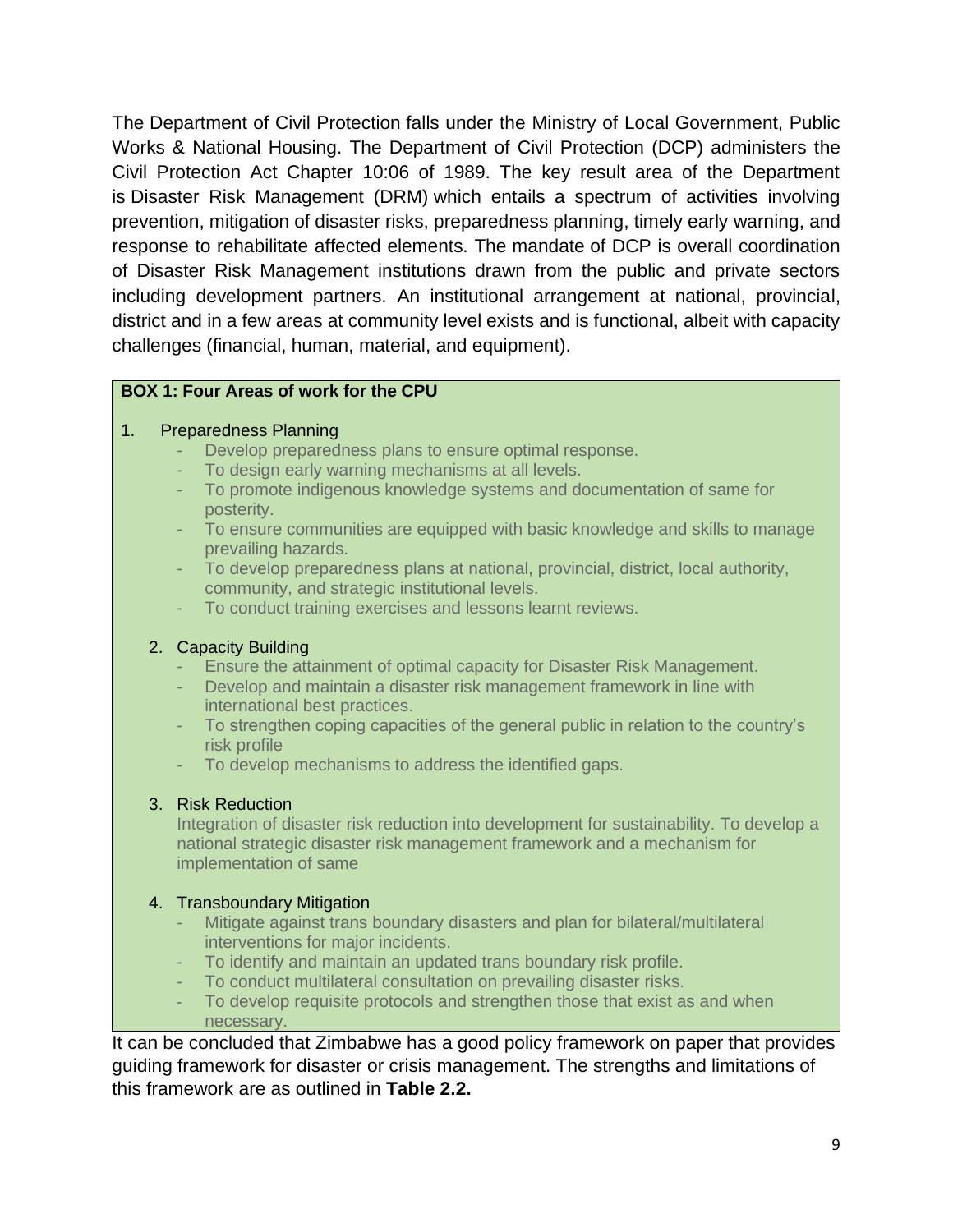| <b>Strengths</b>                                                                                                                                                                                                                                                                            | <b>Limitations</b>                                                                                                                                                                                                                                                                                                                                                                                                                                                                                                                                                                      |  |  |  |
|---------------------------------------------------------------------------------------------------------------------------------------------------------------------------------------------------------------------------------------------------------------------------------------------|-----------------------------------------------------------------------------------------------------------------------------------------------------------------------------------------------------------------------------------------------------------------------------------------------------------------------------------------------------------------------------------------------------------------------------------------------------------------------------------------------------------------------------------------------------------------------------------------|--|--|--|
| Existence of the CPU and the<br>$\blacksquare$<br>CPU Act shows sensitivity<br>and willingness to invest in<br>DRM.<br>Inclusion of different partners<br>and stakeholders in the CPU<br>brings diverse perspectives.<br>Provisions for national,<br>provincial and district CPU<br>offices | DRM is not supported by practices on the ground.<br>п<br>In practice, DRM in Zimbabwe is more reactive than<br>$\blacksquare$<br>proactive.<br>No specific sectoral integration of DRM systems into<br>٠<br>different sectors e.g., education<br>Limited or inactive community participation in DRM<br>$\blacksquare$<br>Unavailability of dedicated and adequate resources<br>٠<br>to implement DRR programs.<br>Centralization of power and resources<br>٠<br>Focuses more on natural hazards rather than<br>$\blacksquare$<br>vulnerability caused by economic and political factors |  |  |  |

#### <span id="page-10-0"></span>2.3 The State of Education in Zimbabwe and history of crises

Zimbabwe is not alien to crises and disasters - human and natural. **Table 2.1** gives a summary of natural disasters for the period 2015.

| <b>Disaster Type</b>                                     | <b>Disaster subtype</b>               | Broad<br>Categorization | <b>Events</b><br>Count | Year(s)                           |
|----------------------------------------------------------|---------------------------------------|-------------------------|------------------------|-----------------------------------|
| <b>Epidemic</b>                                          | <b>Bacterial disease</b><br>(cholera) | <b>Health crisis</b>    |                        | September 2018<br>$-$ March 2019  |
| <b>Storm</b>                                             | Convective storm,<br>floods           | Environmental<br>Crisis | $\overline{2}$         | 2015, 2016                        |
| <b>Storm (Tropical</b><br><b>Depression ex</b><br>Dineo) | Tropical cyclone,<br>slide            | Environmental<br>Crisis | 1                      | February 2017                     |
| <b>Epidemic</b>                                          | Viral disease<br>(Typhoid)            | <b>Health crisis</b>    | 1                      | 2019                              |
| <b>Flood</b>                                             | Flash flood                           | Environmental<br>Crisis | 1                      |                                   |
| <b>Storm (Cyclone</b><br>Idai)                           | Extra tropical storm                  | Environmental<br>Crisis | 1                      | February $-$<br><b>March 2019</b> |
| <b>Drought</b>                                           | Drought, Food<br>shortage             | Environmental<br>Crisis |                        | December 2019                     |
| <b>Pandemic</b>                                          | <b>Viral Disease</b><br>COVID19       | Health crisis           |                        | March 2020 to<br>date             |

**Table 2.1: Summary of Natural Disasters in Zimbabwe, 2015 - 2020**

**Source**: Zimbabwe Education Sector Analysis (2020)

All listed crises including the economic crisis Zimbabwe of the past decade, have affected the education sector in different proportions. Cyclone Idai caused devastating infrastructural impact on schools and homes and left hundreds of children unable to access education. Zimbabwe has experienced periodic outbreaks of cholera and typhoid over the last decade which also affected the education sector and required a multisectoral approach to deal with, with the core of the problem being poor service delivery.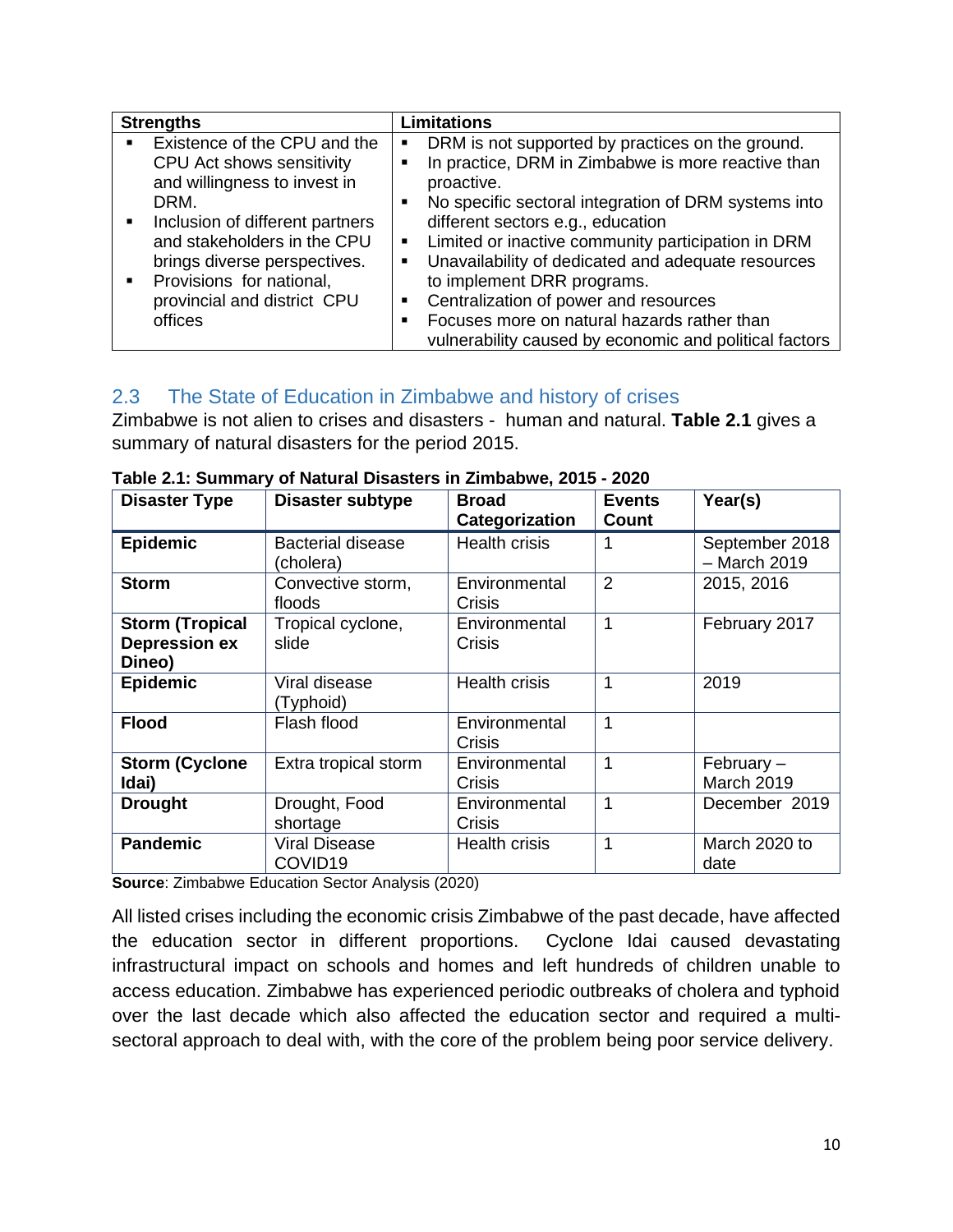#### <span id="page-11-0"></span>2.4 Remote Learning

When crisis or disasters strike, it is most often that physical in-class lessons and learning is disrupted. In the case of the Cyclone Idai, schools were destroyed forcing alternative thinking around educating children while efforts were directed towards rehabilitation and reconstruction. In the context of COVID19, schools across the country closed for close to a year in response to the growing number of COVID19 cases in the country. Resultantly, alternative and remote learning approaches had to be adopted to ensure that children continued learning. Some alternatives taken up in the case of the COVID19 pandemic as outlined in the Zimbabwe Education Cluster COVID Strategy (2020) include radio and TV programs, Digital and Online learning and the provision of supplementary learning materials. Access to remote learning amid school closures was limited in rural areas, especially for poor households. Less than 30% of school-going children in rural areas engaged in education and learning during pandemic-related school closures, compared with 70% for urban children<sup>2</sup>. Figure 2.3 illustrates how learners interfaced with the various alternatives during the global pandemic.



Source: [Monitoring COVID-19 Impact on Households in Zimbabwe, November 2020](https://zimbabwe.opendataforafrica.org/ttxfxf)

The COVID19 pandemic exposed a number of areas that needed attention to ensure maximized efficacy of remote learning initiatives. From **Figure 2.3**, the spatial inequality between rural and urban areas was evident in how different learners took up options available for alternative learning. Urban spaces are not homogeneous and exist in different social layers and classes. Learners' access to education is therefore layered along class lines. With prevalent urban poverty, some learners from vulnerable and poor

<sup>2</sup> Zimstat, Rapid PICES phone survey July 2020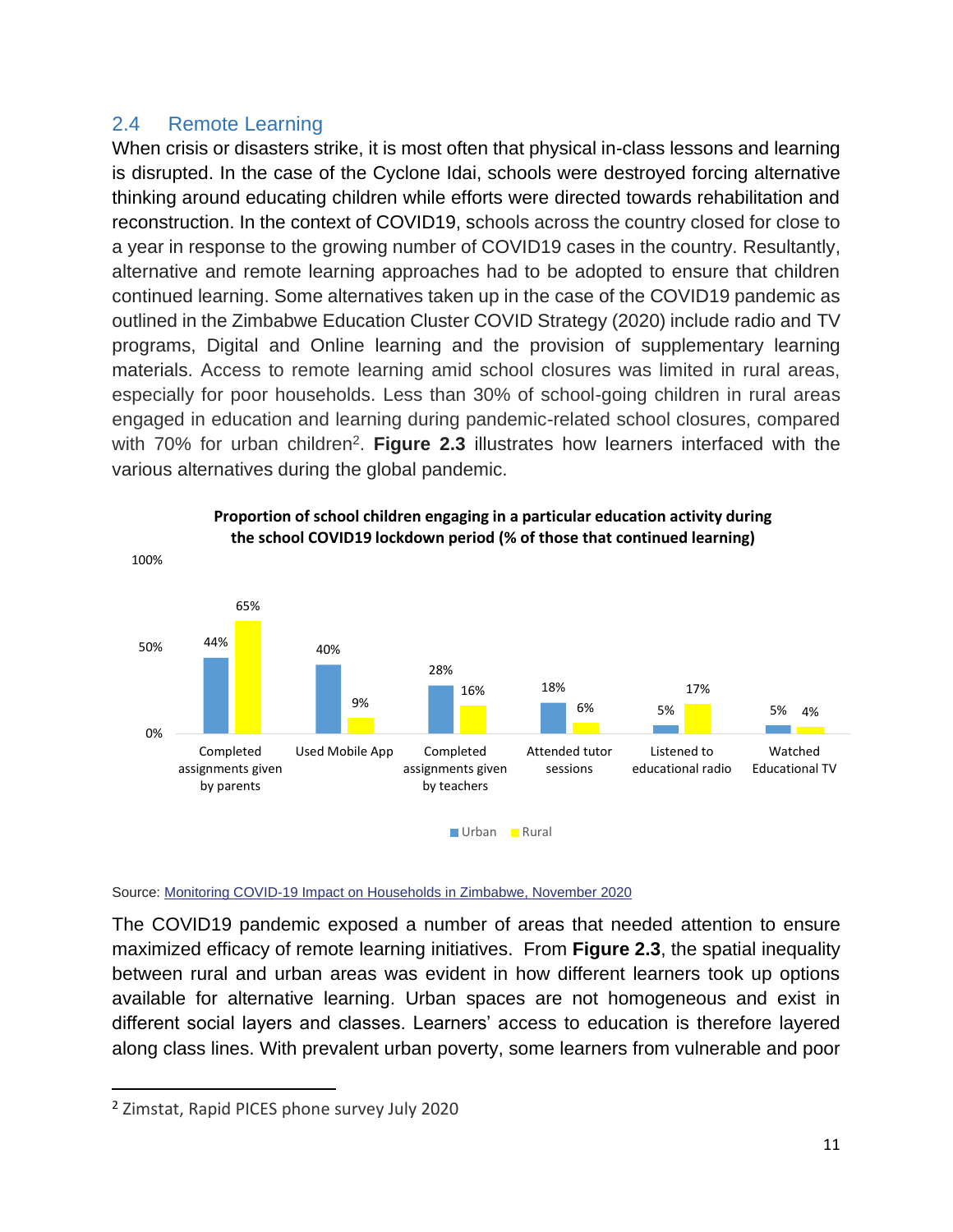families in the urban areas are and were unable to access continued and quality education over the duration of the COVID crisis. Access to remote learning, as viable alternative education platforms during emergencies, crisis, and disaster, faces the following challenges:

- i. Limited internet infrastructure and poor-quality internet coverage
- ii. Few available community radio stations for localized radio learning platforms
- iii. Lack of gadgets to support remote learning alternatives such as computers for elearning, radios, and TV.
- iv. Spatial urban and rural inequalities over issues such as electricity supply, internet access etc.
- v. Lack of coordination and information over available options.
- vi. Limited teaching capacity and skills on the parent's part.
- vii. Lack of affordability of internet and therefore online learning.

From the COVID-19 experience and other natural hazards that had a direct and indirect bearing on physical in-class learning, there is need to foolproof the education sector and leaners' right to education in any circumstance by ensuring that remote learning is feasible and practical.

#### <span id="page-12-0"></span>2.5 Teacher Incapacitation

A consistent message from all teachers' unions in Zimbabwe in the 2020 has been that of incapacitation. The Unions declared incapacitation when the government reduced their salary from US\$520-US\$550 in October 2018 to less than US\$40 by September 2020. Even though the government has awarded civil servants salary increases in April 2021, the salaries allotted fall short of the poverty datum line. Consequently, teachers have not been operating at full capacity. Teachers' unions unanimously agree that only through meaningful engagement, improved salaries, eradication of discrimination among government workers, assurance of health and safety of teachers and pupils during the COVID-19 period, and harmonization of labour laws will teachers' return to full function in schools.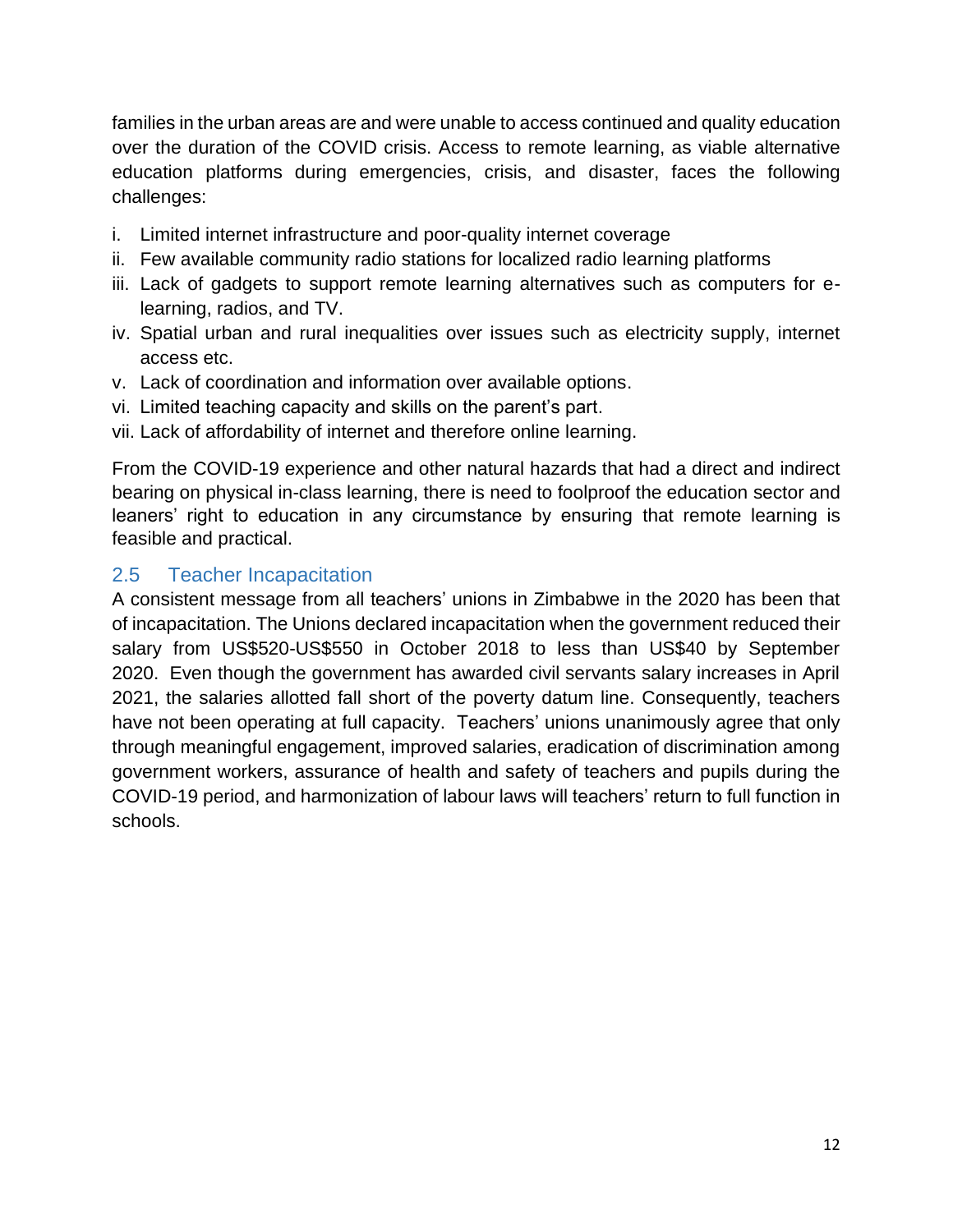<span id="page-13-0"></span>This section outlines FOZEU aspirations that should ensure that education continues in the times of crises or disasters. Under each aspiration is a list of goals that

#### <span id="page-13-1"></span>**Aspiration #1**: Enabling Environment for Education in Emergencies

Building on the deficiencies related to the policy environment, infrastructural gaps and Zimbabwe's political economy, FOZEU recommends that following actions among others:

- a. Realignment and reformation of public service labour laws and domestication of ILO conventions related to public service employees
- b. Government to religiously follow laws, and not cherry-pick what laws it wants to align and those it doesn't want to align with the constitution.

#### <span id="page-13-2"></span>**Aspiration #2**: Inclusive Remote Learning Alternatives

Recognizing the glaring inequalities that exist within Zimbabwe that impede access to education and internet connectivity, FOZEU recommends that following actions among others:

- a. The development of a Remote Learning Guiding Framework.
- b. Popularizing remote learning alternatives available to the citizens of Zimbabwe.
- c. Expanding internet infrastructure for expanded coverage.
- d. Reducing cost of internet service for learning purposes.
- e. Expedite licensing for community radio stations.
- f. Resuscitating mobile libraries to provide learning resources to communities.
- g. Upgrading Educators' skills on ICT and remote learning.

#### <span id="page-13-3"></span>**Aspiration #3**: Capacitated Educators for Education in Emergencies

Appreciating that the teacher is a critical stakeholder for sustainable education during and beyond crises, emergencies and disasters, FOZEU recommends that following actions among others:

- a. Sustainable remuneration of the teacher
- b. Enable teacher professional development.
- c. Review of the grading system and other related employment conditions
- d. Establishment of a Teacher Professional Council (TPC)
- e. Maintaining a realistic teacher-pupil ratio

#### <span id="page-13-4"></span>**Aspiration #4**: Learner Support Systems for Continued Learning

Cognisant of the fact that during crises, teacher-student in-class interaction is disrupted making it necessary for other forms of support systems to be strengthened, FOZEU recommends that following actions among others:

a. Parental Support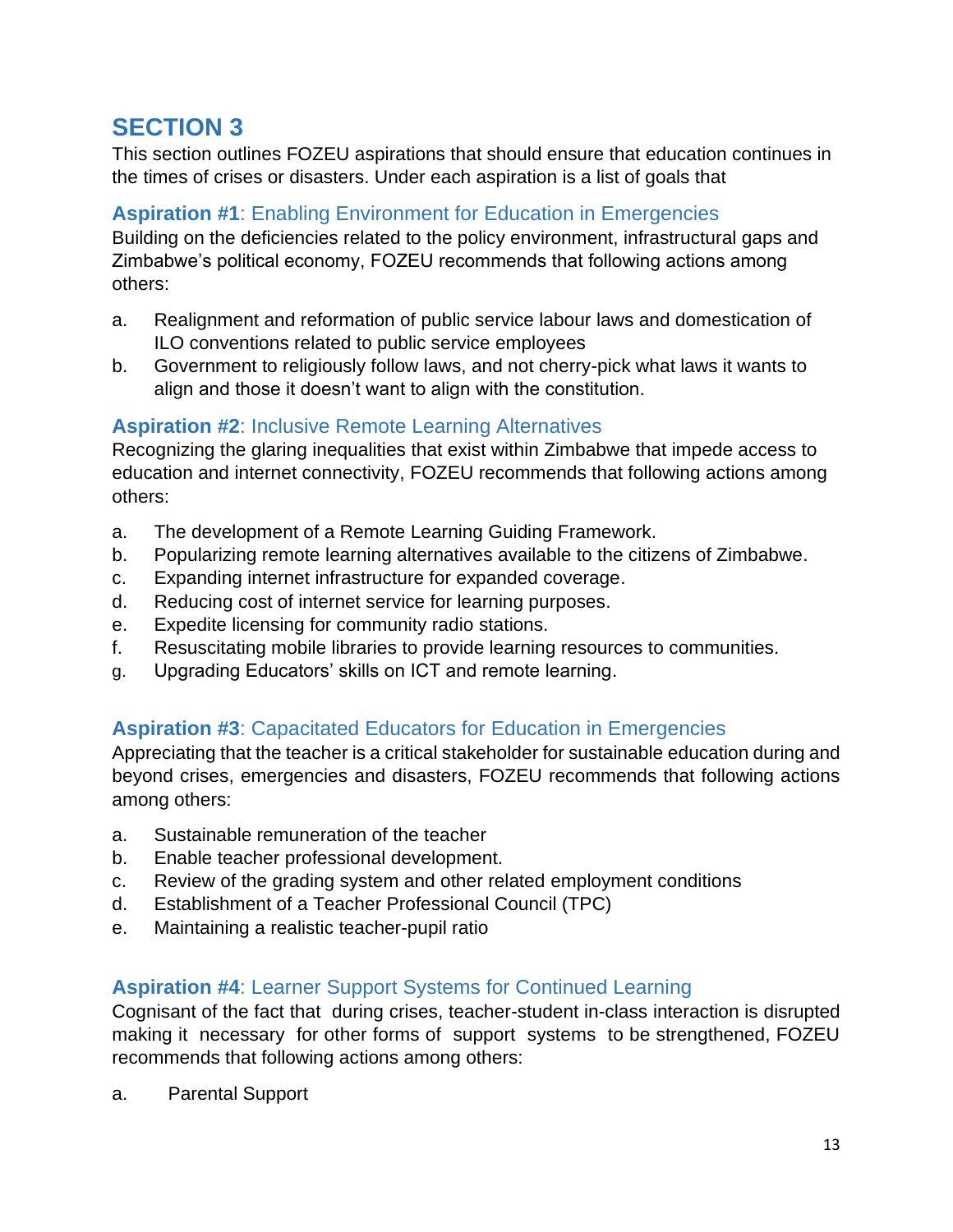- Community Remote Learning Training
- Reduction in cost of internet data'
- Resuscitation of community and mobile libraries
- -
- b. Civil Society Support
	- Supporting Community Based Organizations as implementing partners for the Education in Emergencies
	- -
- c. Private Sector Support
- d. Private companies to contribute to rolling out of cheaper ICT infrastructure to =r sponsorship of schools and communities to reduce the cost of data.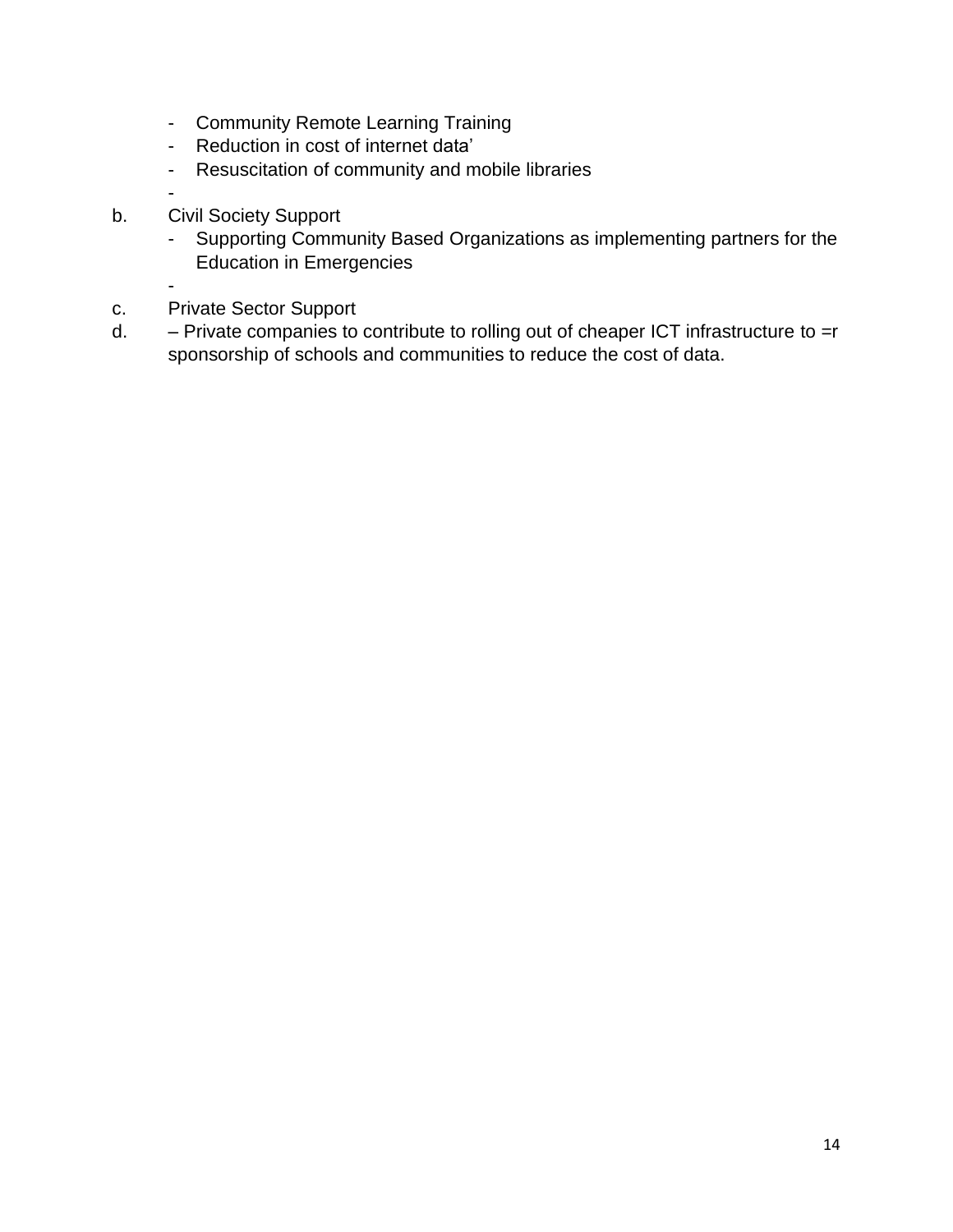<span id="page-15-0"></span>The aspirations outlined in Section 3 need to be coordinated in a concerted and systematic manner that subscribes to the principles of Disaster Risk Management. This section explains two FOZEU proposals on how disaster risk management can be integrated into the education sector.

#### <span id="page-15-1"></span>**4.1. Proposal 1:** Sector Specific Disaster or Crises Management Approach

While there is an appreciation of the CPU and the DRM mechanism in place at a national level, FOZEU strongly proposes that DRM be integrated into different sectors e.g. the education sector. Integration will entail that each sector can come up with contextualized and sector specific DRM mechanisms, structures and protocols. In the education sector contextualizing DRM responses will mean that looking at education in emergencies will be the central issue of discussion. The sector specific approach benefits the sector and the learners who are at its core in that crisis recovery, rehabilitation and reconstruction will be faster resulting in lesser negative effects due to the localized responses.

#### <span id="page-15-2"></span>**4.2. Proposal 2:** Education in Emergency Committees

Disaster management in the education sector faces challenges of coordination by both school authorities and the communities surrounding the school. The lack of coordination starts at the top and reverberates down to individual public schools creating challenges in building capacity for schools during emergencies. There are several stakeholders that come into play in building resilient education systems. These stakeholders need to be coordinated and their efforts combined to build a strong response and recovery to crises. There is therefore need for emergency committees to coordinate stakeholders towards support of the education sector during emergency periods. The committees will be localized and specific to a school with membership from the school, the community, the students, the school development committee, private sector, and the traditional and political leadership. Mindful of the existence of District Civil Protection Committees (DCPUs), these committees must exist to complement existing efforts but more importantly with a sole focus of strengthening capacity of public schools to respond and recover from the impacts of various emergencies.

The specific roles of these committees are outlines as follows:

- To mobilize resources and prudently disburse towards the needs of the school.
- To scope crises and raise alarm to ensure prevention and reduction of impact.
- To coordinate stakeholders towards funding and response strategies.
- To raise awareness and educate the learner, the teacher, and the community on education emergencies.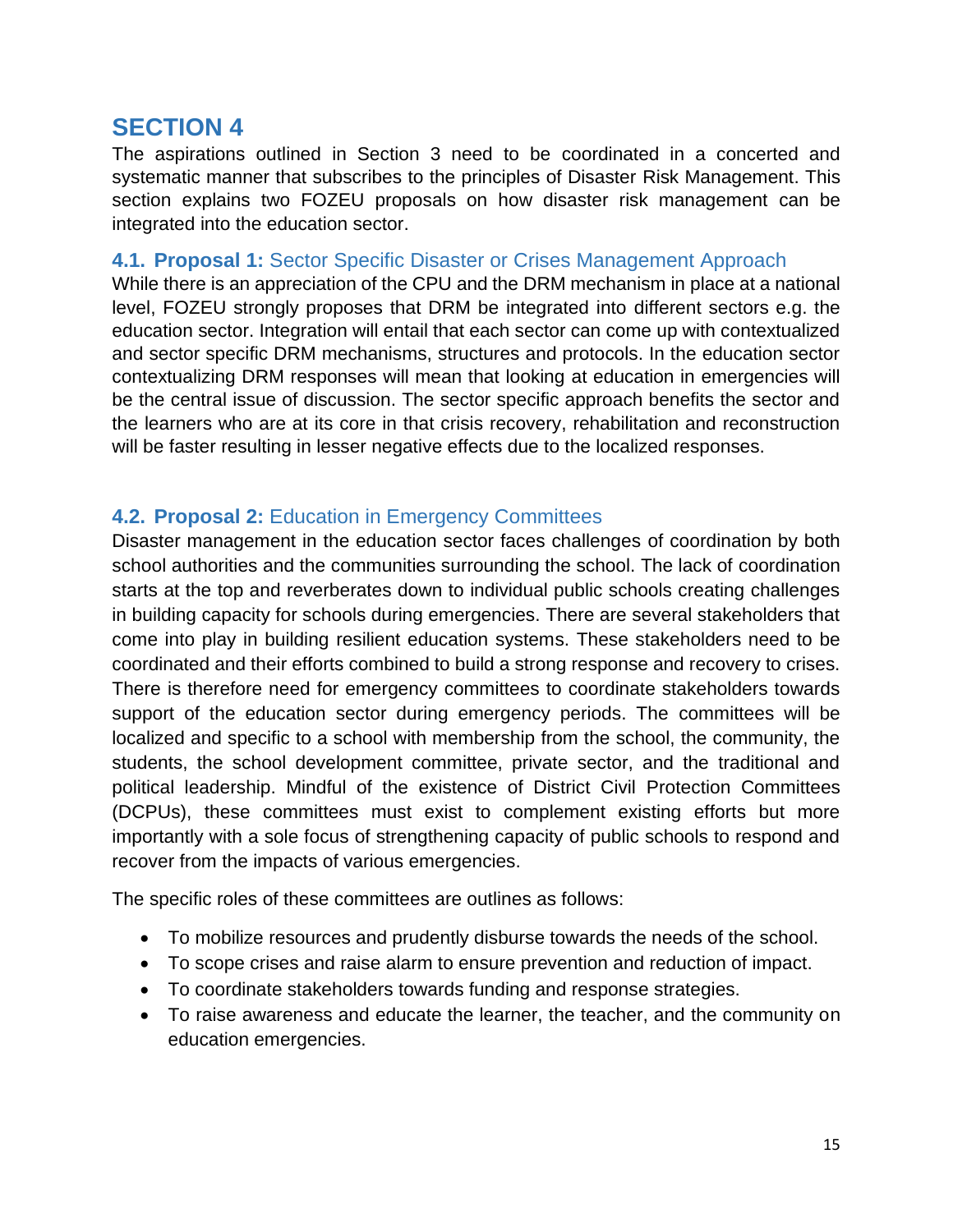<span id="page-16-0"></span>For the aspirations and proposals outlined in Section 3 and 4 to transition to reality, the different stakeholders involved holistically in preserving and promoting the right to education need to play different, distinct and important roles.

#### <span id="page-16-1"></span>5.1. Role of the State and Education Authorities

Education provision in all circumstances including during crisis remains the state's primary function. While the Zimbabwean government has made commendable efforts to respond to disasters in their broad sense through the creation of the Civil Protection Unit (CPU) based on the Civil Protection Act of 2001, there are however many gaps that still exist in the education sector's response to disasters. These gaps demands that the State acts to save education during emergencies such as floods, hunger, and the new emerging emergences as COVID19. FOZEU identifies the following to be chief of the role the Zimbabwean government can play in ensuring education in Emergencies.

The Zimbabwean government's role include:

- i. To exhibit political willingness toward disaster response and recovery in the education sector beyond policy rhetoric.
	- ii. To depoliticize disaster response, recovery and management and facilitate for devolved multi-stakeholder engagement and participation during emergencies.
	- iii. To integrate disaster management into different sectors and to functionalize disaster response and management structures at different levels
	- iv. To create an enabling political and socioeconomic environment that supports effective disaster management in the education sector and respect the right to education and other fundamental human and labour rights.
	- v. Improved networking at national and regional level.
	- vi. The State through relevant line Ministries and government agencies, should work with communities and adopt the model of treating communities as the pillars of managing disasters.

This call is in line with the Dakar World Forum which identified humanitarian emergencies as major obstacles to education and the need for governments to show commitment in protection of the education system from such emergencies.

#### <span id="page-16-2"></span>5.2. The Role of Educators and Teachers' Unions & Associations

As a Federation, FOZEU recognizes the pivotal role teachers, through their various unions and associations, can play in ensuring that learners across Zimbabwe continue accessing education during times of crises. Educators can play three main roles:

#### *i. Advocacy*

Unions have an advocacy role which traditionally has been a defining feature of teachers' unions. They raise issues concerning the welfare of teachers and the deficiencies in the education sector including the lack of infrastructure and the working conditions of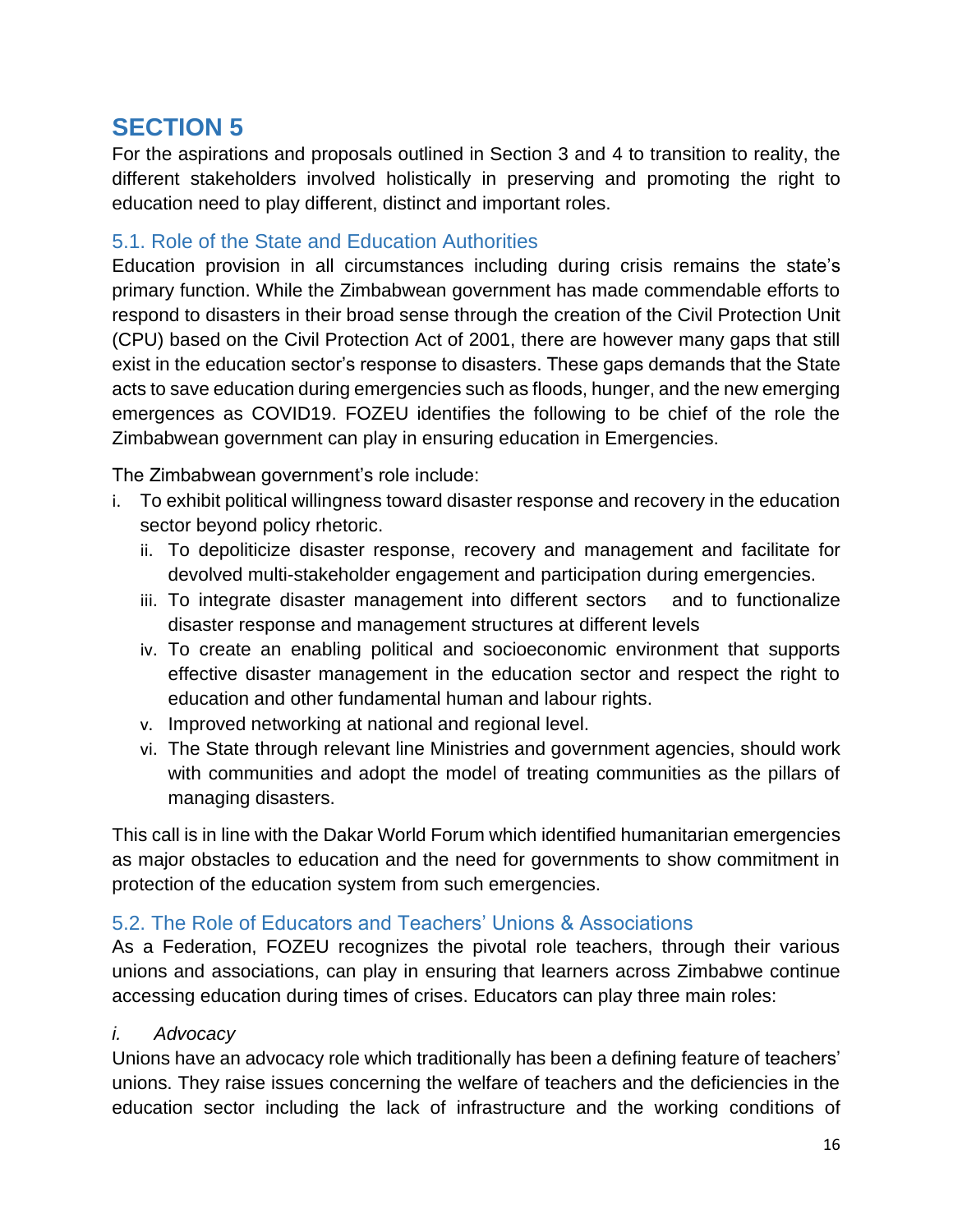teachers. The role remains key and much more important during emergencies where capacity of teaching staff becomes important. They articulate the needs of the teachers who in the face of emergencies are ordinarily on the frontline to ensure that education exists.

#### *ii. Advisory role*

Teachers Unions also play a key role in advising government and influencing policy through their advocacy mechanisms. They are hands-on and privier to the gaps posed by emergencies hence they hold a concrete *locus standi* to advise government and to propose recommendations for better education during crisis periods.

#### iii. *Expert Innovative Thinking*

The Unions have an equally important role to discover new ways of teaching to adapt to emergencies and engage stakeholders in support of such initiatives. In Kosovo, the post conflict recovery teachers Unions play a key role in drafting creating strategies for post conflict education system. In the face of

#### <span id="page-17-0"></span>5.3. The Role of Civil Society and Traditional Leadership

The civil society including churches can play a key role in education in emergencies both as an independent stakeholder and through cooperation with other stakeholders. At the Education Forum in Dakar, governments identified the civil society as a key partner in the designing and implementation of education policies that guarantee education for all. The operation of the civil society however is dependent on free environment which values multiple voices.

#### *i. Education of the communities*.

The civil society has a role to educate communities on impending disasters and to amplify voices of the voiceless. Zimbabwe has in the past year witnessed ravaging impacts of the COVID19 in the education sector. The response of the state to introduce remote learning as a coping strategy was constrained on many fronts. The greater population of students could not access remote learning due to challenges related to affordability of the internet, access to the internet and geographical location. Such context demands the civil society to raise awareness and provide alternative ways on how educations authorities can cope with emergencies.

#### *ii. Advocacy and holding the government to account.*

The major role of the civil society traditionally is to act as a watch-dog to the state, and to hold to account authorities in line with their responsibilities and in protection of the citizens. In emergencies the civil society has a role to oversee how the state and responsible authorities are operating and protect citizens. Emergencies come with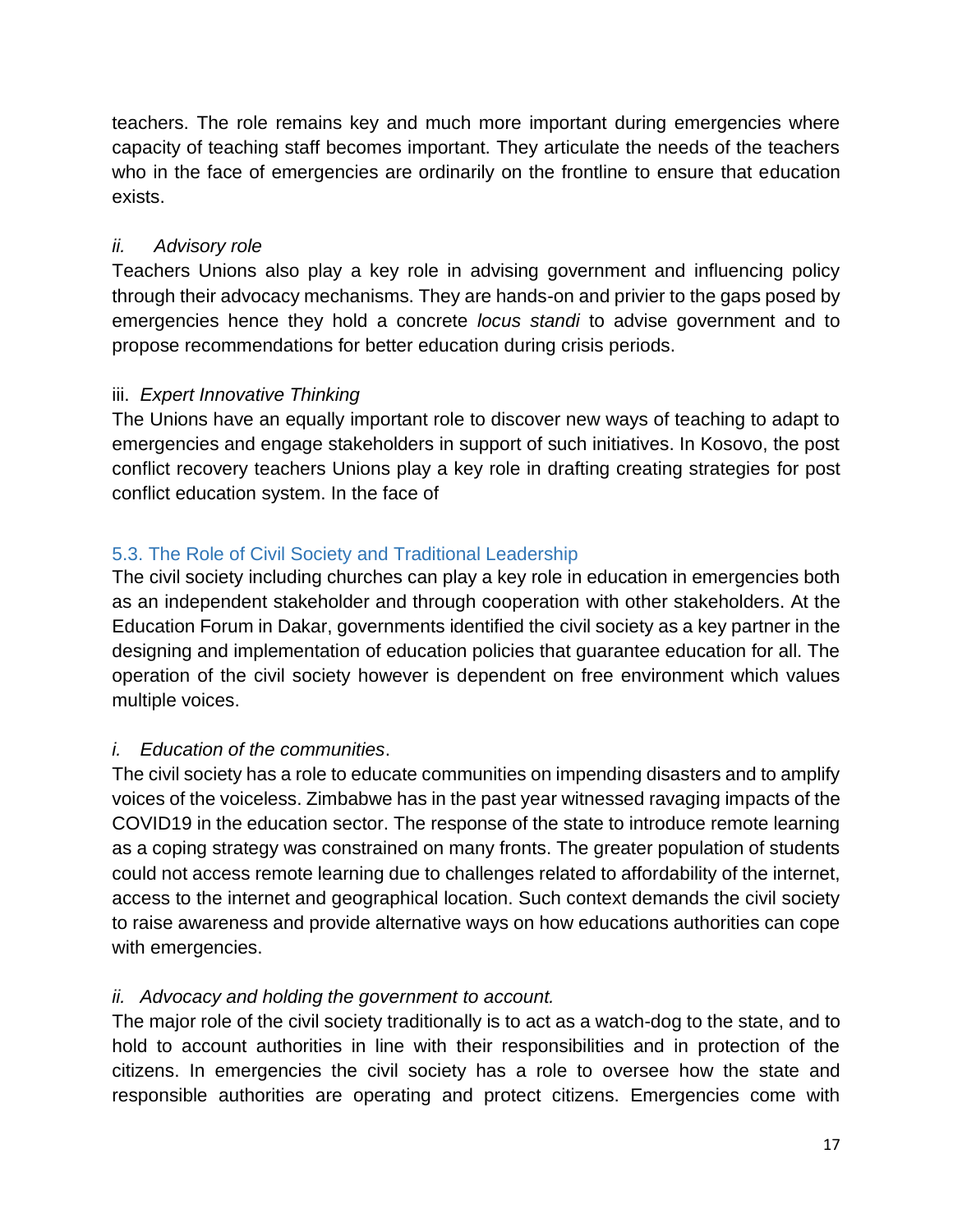disbursements of funds for various education commitments, and it is the duty of the civil society to raise alarm on corrupt issues. The recent allegations of COVID19 funds by individuals at various levels, provides for the need by the civil society to ensure that funding for education in emergencies including allowances for teachers, funding for infrastructure at schools etc. is guarded against misuse and abuse.

#### <span id="page-18-0"></span>5.4. The Role of Traditional and Community leadership

Part of the emergencies we have seen in the past is political violence mostly during elections periods. During such emergencies learning is disrupted and schools used as political bases. The violence disrupts learning process and directly affects teaching staff and learners at various levels. Traditional and community leaders become a key important stakeholder in ensuring that schools are safe spaces for the learners and the teaching staff. These leaders also play a key role in raising awareness and coordinating communities to support their schools and act to safeguard them against disruptive emergencies and building community resilience.

#### <span id="page-18-1"></span>5.5. The Role of the Media

The media plays a key role in disaster management and more importantly in saving education during emergencies. It forges a linkage between authorities and the public and plays a key role in information dissemination. Notably the media is essential in raising awareness to the communities, the learners, and the teachers on the state of the disaster and coping mechanisms. The recent COVID19 crisis has seen gaps in information dissemination particularly in the remote places of the country. Students were instructed to stay at home while teachers were forced by circumstances to quickly adapt and adopt without much preparation for remote learning. In such circumstances the media in all its forms has a role to give information to the learners on the way forward and the prevalence rate in different places. It has a role to influence public action and government policy by providing evidence-based information.

#### <span id="page-18-2"></span>5.6. Private Sector Involvement

The private sector has always been an important stakeholder in disaster management for its collaborative and supporting role. In the education sector the private sector has a role to collaborate with government in funding of various requirements during emergencies but also in the recovery period. The private sector across the globe collaborates with affected communities to provide financial support. In the face of COVID19 the private sector retains the role to support the establishment of proper infrastructure for remote learning, and COVID19 toolkits particularly in rural communities and low-income urban areas.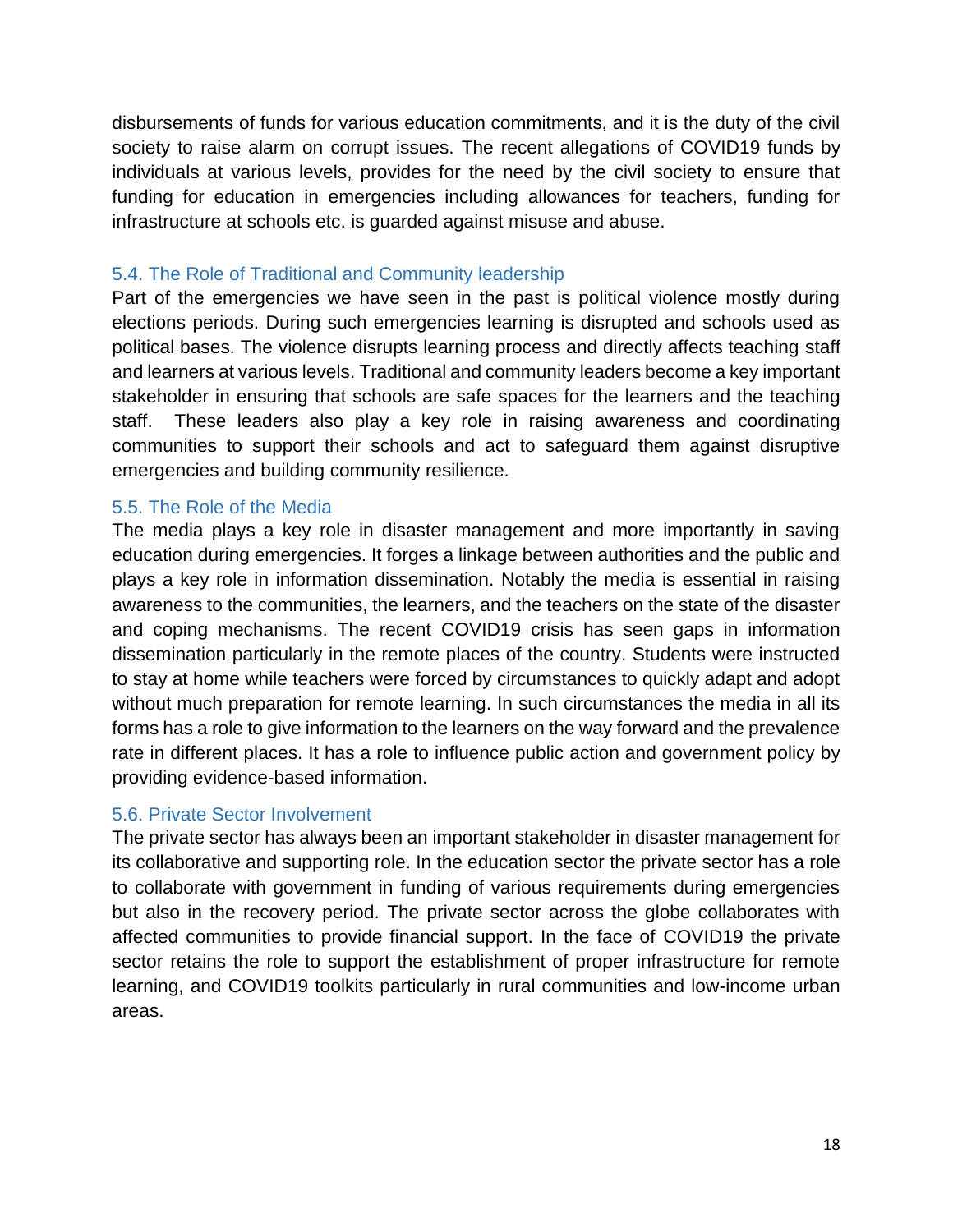#### <span id="page-19-1"></span><span id="page-19-0"></span>6.1. Cross Cutting Issues

In advancing better education during emergencies, efforts are guided by cardinal pillars of human rights, gender equality, inclusion, and the need to preserve the environment. The thinking around improving education during crisis period does not exist in vacuum, it fits into the daily issues that affect both learners, the teaching staff and the broader enabling environment.

#### *Gender Equality*

During a crisis, male and female scholars are impacted disproportionally with the latter bearing the most brunt due to the remnants of patriarchy. Chances of the girl child falling prey to social ills such as sexual abuse, forced marriage and unwanted pregnancies during a crisis are very high. Post-crisis, the girl child is more likely to not return to school than the boy child. Noting these gender inequality backdrops in an era of inclusive and equitable sustainable development, FOZEU strongly proposes that all actions and interventions be principled on ensuring gender equality in relation to access to education and any other facets.

#### *Respect for human rights*

Fundamental human rights must be upheld and respected even during periods of crisis and disaster. Guided by the Constitution of Zimbabwe and various other international documents, FOZEU asserts that the respect of human rights as a key pillar in ensuring the growth of the education sector and strengthening it during emergencies. Respect of human rights goes beyond constitutional provisions to ensuring the practical respect of such rights as enshrined in the constitution. The right to association, decent wages, freedom of expression and movement are some of the basic rights that are commonly trembled upon and more so during emergencies. In managing crisis, all social groups must live free of political violence and intimidation. The respect of the rights of all citizens particularly those of leaners and teachers remains a key ingredient to building a strong education sector that can resist various shocks.

#### *Equity and Inclusion*

A divide continues to exist between groups in the country in terms of their access, quality, and infrastructure endowment of education facilities. In many rural schools, infrastructure for learning purposes is poor and their access to learning materials incredibly low. School coverage is high in urban areas and lower in the rural areas where students still walk longer distances to get to schools. Rural and most schools in low-income urban areas still lack the appropriate infrastructure to cater for the disabled learners and teaching staff.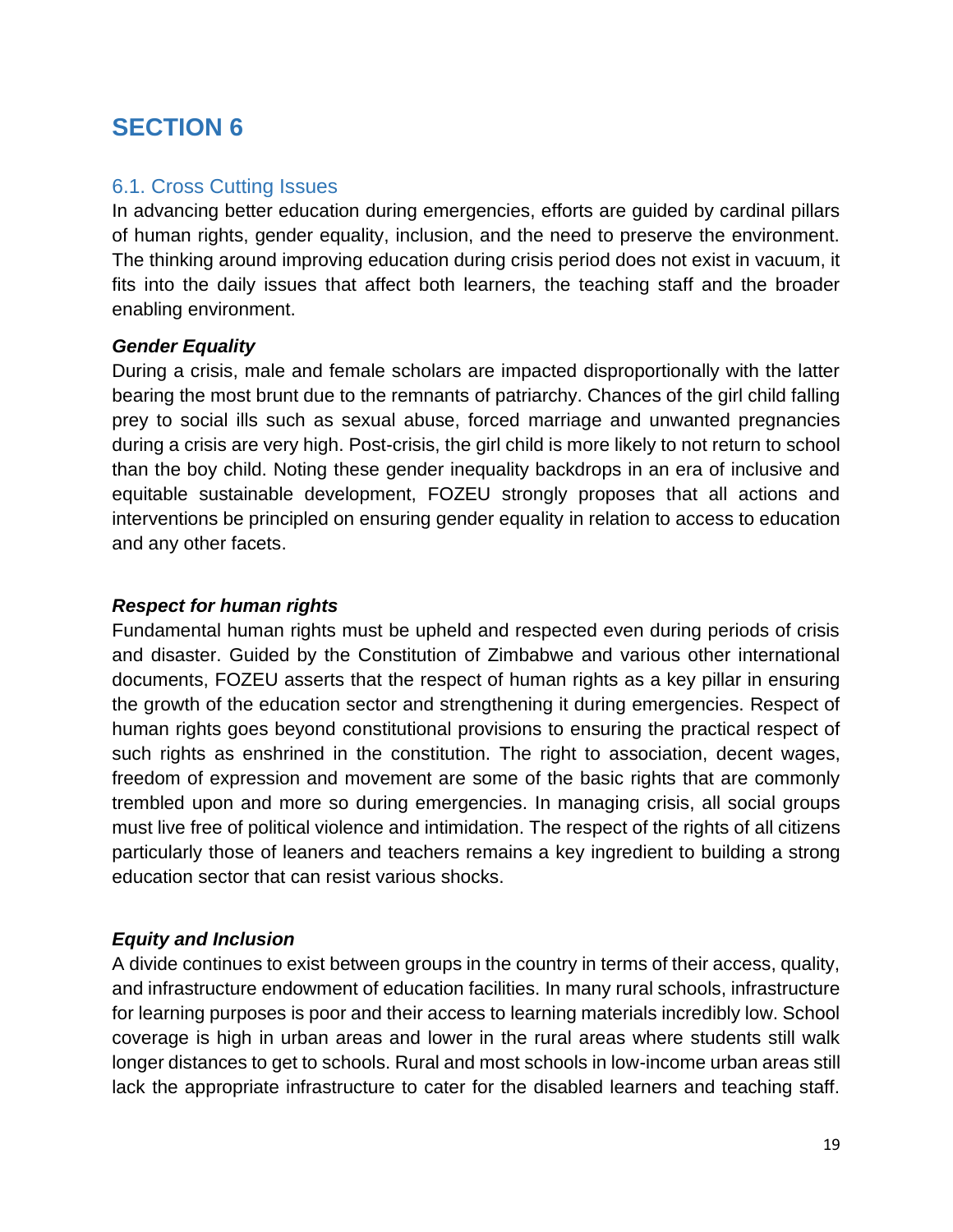FOZEU is resolute in calling for commitment to the call for inclusion and equity among learners and to close spatial disparities and gaps by geographical location or social class.

#### *Fiscal Integrity*

Noting the history of public finance mismanagement during crises and disaster periods in Zimbabwe and across the globe, FOZEU is unwavering in calling for the integration of fiscal integrity in all processes involved in ensuring Education in Emergencies. Guided by the provisions of Chapter 17 of the Constitution of Zimbabwe on Public Finance Management, all resources mobilized and funds administered to support disaster recovery, rehabilitation and reconstruction in all sectors should be handled with transparency. FOZEU lauds the adequacy of the Public Finance Management constitutional provisions and calls that these provisions be adhered to.

#### <span id="page-20-0"></span>6.2. Guiding Principles

In the context of Education in Emergencies, FOZEU proposes a consolidation and contextualization of the CPU guiding principles to the education sector. The Federation therefore proposes that the following 5 principles to guide all interventions employed within the education sector in times of emergency, crises and disasters.

- **i. Learner-centric approach** at the center and core of all interventions should be the learner and the respect of the child's right to education
- **ii. Responsiveness –** all interventions and actions must be discharged in a coordinated, timely and organized manner at all levels.
- **iii. Transparency & accountability** ensuring that information that can be used to measure performance and to guard against any possible misuse of powers is available at all times. This helps in holding all stakeholders accountable for their actions.
- **iv. Collaboration & Partnerships** effectively fool proofing the education sector from adverse impacts of disasters and crisis is premised on multi-stakeholder collaboration and partnerships founded on candid social dialogue**.**
- **v.** I**nnovativeness** emergency situations require new and creative ways of embracing new realities and other enablers such as technology, at all levels, to mitigate against the negative impacts of crises and disasters.